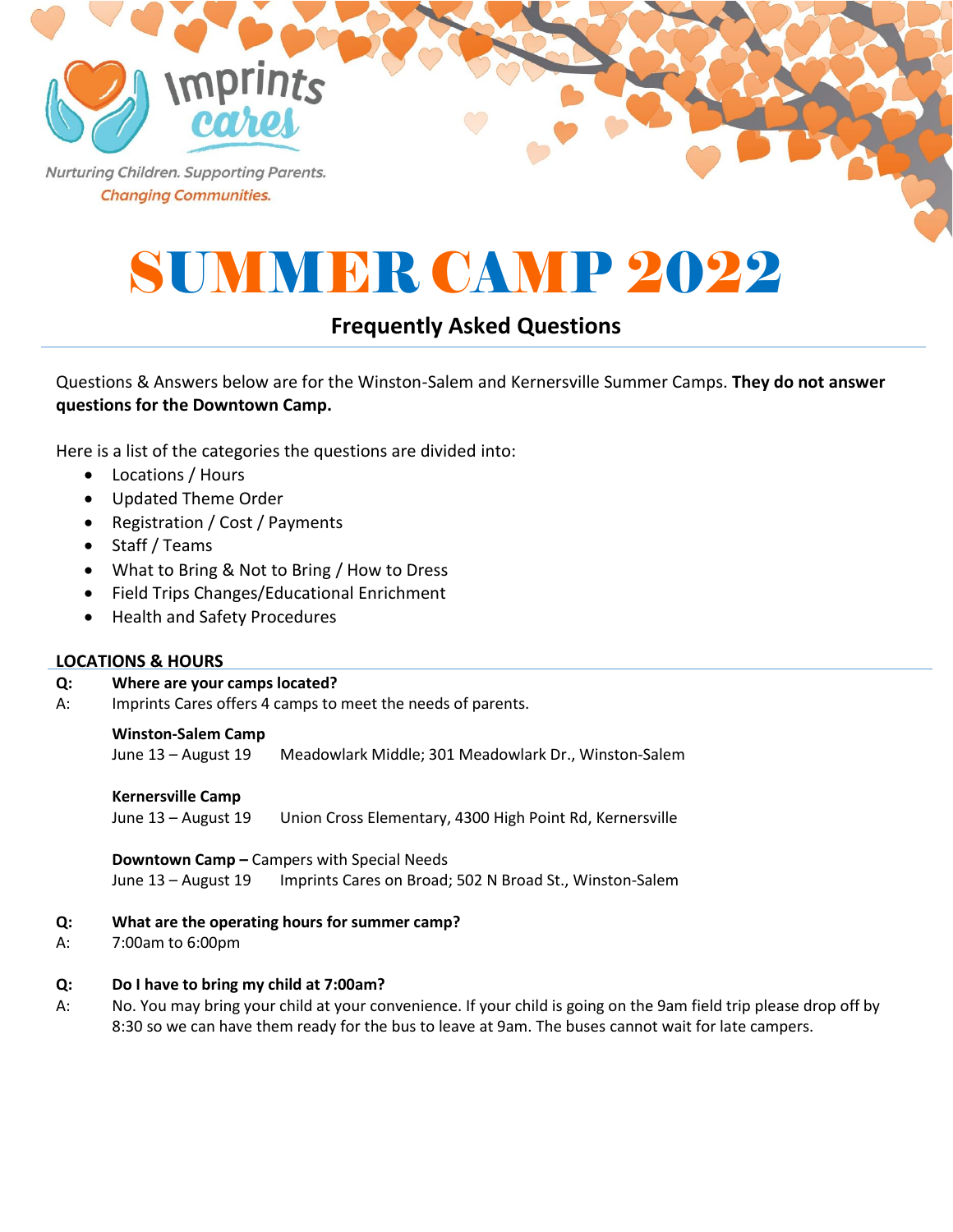#### **THEME ORDER**

|                   | <b>Winston Camp 1</b><br><b>Meadowlark Middle</b> | <b>Kernersville Camp</b><br><b>Union Cross</b> |  |
|-------------------|---------------------------------------------------|------------------------------------------------|--|
| <b>June 13-17</b> | <b>Shark Tank</b>                                 | <b>Back to the Future</b>                      |  |
| <b>June 20-24</b> | <b>Wonders of Weather</b>                         | <b>Start Your Engines</b>                      |  |
| June 27-July 1    | Pirates of the Carolinas                          | <b>Myth Busters</b>                            |  |
| <b>July 5-8</b>   | <b>Heroes Assemble</b>                            | Heroes Assemble                                |  |
| <b>July 11-15</b> | Back to the Future                                | The Outback                                    |  |
| <b>July 18-22</b> | <b>Start Your Engines</b>                         | <b>Shark Tank</b>                              |  |
| <b>July 25-29</b> | <b>Myth Busters</b>                               | <b>Pirates of the Carolinas</b>                |  |
| Aug 1-5           | The Outback                                       | Wonders of Weather                             |  |
| Aug 8-12          | <b>Survivor VII</b>                               | <b>Survivor VII</b>                            |  |
| Aug 15-19         | Once Upon A Time                                  | Once Upon A Time                               |  |
|                   |                                                   |                                                |  |

#### **REGISTRATION / COST / PAYMENTS**

#### **Q: When does registration open?**

A: Registration opens February 23, 2022.

#### **Q: When does registration close?**

A: The only time we stop accepting registrations is when the camp has reached capacity.

#### **Q: What is the capacity of each Summer Camp?**

A: Our capacity is also based on each team, not the entire camp. Once a team hits capacity camp is closed for that specific team. \*These numbers are subject to change based on CDC and State Regulations for Educational Facilities\*

Each Camp Consists of 5 Orange Teams each with 10-12 campers and 4 Blue Teams each with 13-15 campers. These groups remain together as one cohort the entire week and participate in their activities separate from the other groups.

#### **Q: Is there a registration fee?**

A: Current students enrolled in Imprints Cares Before/After School Program for the 2021/2022 school year are already in our system and do not have to complete another registration. Students not currently in an Imprints Cares Before/After School Program must complete the online registration and pay a \$40 registration fee. Registration fees are nonrefundable.

#### **Q: Do I have to sign my child up for the entire summer?**

A: No. You can sign up just for the weeks you need.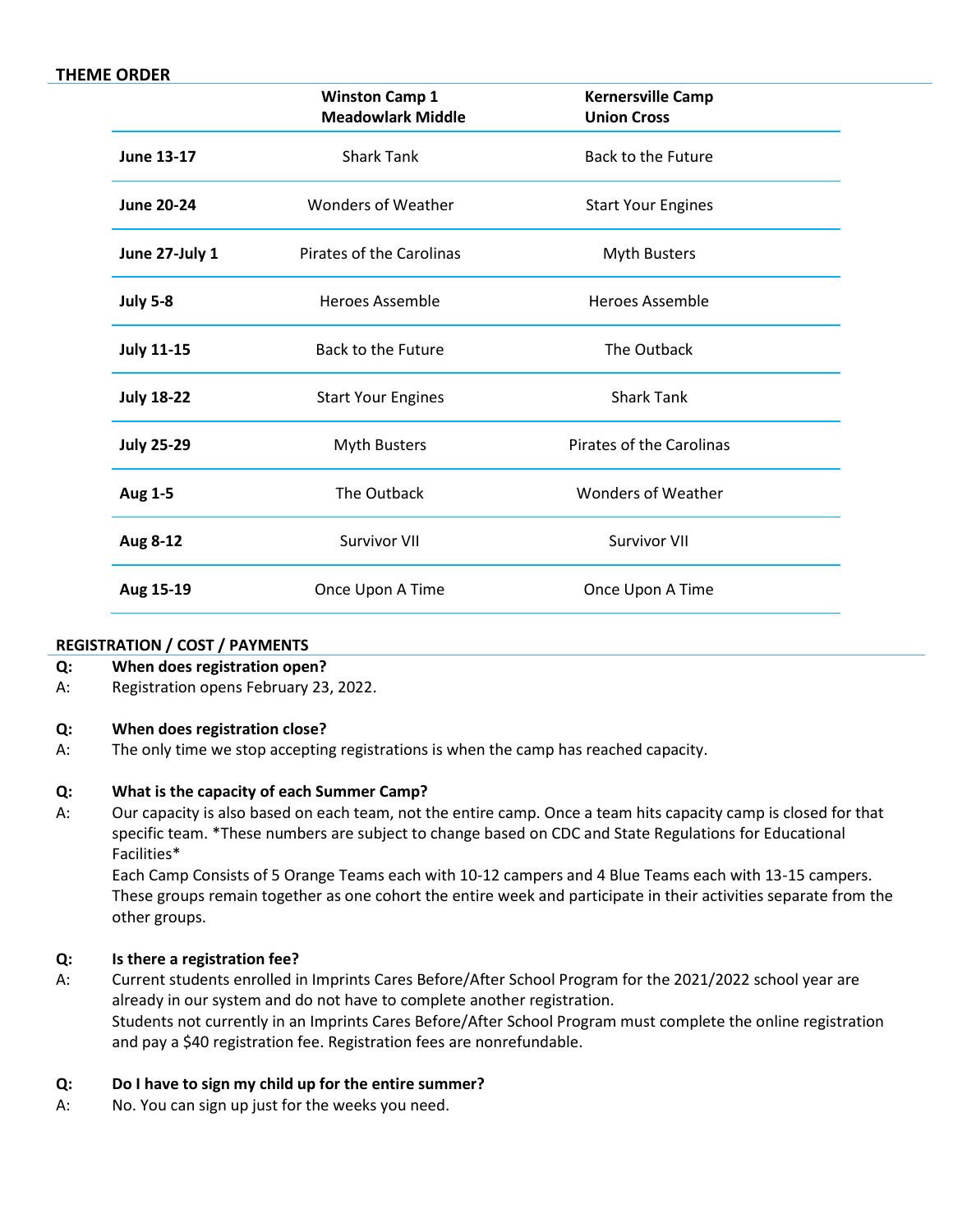#### **Q: What is the cost of camp? Are there any additional fees?**

A: Camp is \$165 per week. This includes everything except lunch. Campers must bring their own lunch each day. All other camp expenses are covered. Snacks, activities, supplies, sunscreen and any possible field trips are included.

#### **Q: What is the payment schedule for this summer?**

| <b>Summer Camp Weeks</b> | <b>Billing Date</b> | Due Date  |  |
|--------------------------|---------------------|-----------|--|
| Week 1: June 13-17       |                     |           |  |
| Week 2: June 20-24       | 5/16/2021           | 5/25/2021 |  |
| Week 3: June 27-July 1   |                     |           |  |
| Week 4: July 5 -8        |                     |           |  |
| Week 5: July 11-15       | 6/6/2021            | 6/25/2021 |  |
| Week 6: July 18-22       |                     |           |  |
| Week 7: July 25-29       |                     |           |  |
| Week 8: August 1-5       |                     |           |  |
| Week 9: August 8-12      | 7/5/2021            | 7/25/2021 |  |
| Week 10: August 15-      |                     |           |  |
| 19                       |                     |           |  |

#### **Q: Is there is discount for siblings?**

A: Yes, each camper will receive a 10% discount.

#### **Q: Is there a deposit required?**

A: Yes. A \$25 nonrefundable deposit is required for each week of camp you would like to reserve.

#### **Q: If my child cannot attend weeks I have reserved can I get the deposit back?**

A: No, deposits are nonrefundable.

#### **Q: If my child only needs camp for a partial week, is the weekly price pro-rated?**

A: No. As staffing and supplies are based on weekly camper enrollment, each camper must pay for the full week.

#### **STAFFING / TEAMS**

#### **Q: Who are the workers during Summer Camp and what are the ratios?**

A: Imprints Cares Summer Camp is staffed with a mix of teachers, school employees and other trained professionals from our current Before and After-School Programs throughout Forsyth and Davidson County. These Camp Leaders are well qualified and understand the high standards Imprints Cares has for our children and parents. While high school volunteers sometimes join us to interject their energy and youthfulness, the professional staff is always in charge with the high school volunteers assisting them. Imprints Cares employs a ratio of 1 professional staff for no more than every 10-15 campers. Ratios are subject to change based on CDC and State Regulations for Educational Facilities but will never exceed a 1:15 ratio. Additional staff and volunteers allow for even more individual attention for campers.

#### **Q: I know camp is for rising Kindergarten through rising 6th graders, but isn't that a big gap in ages/abilities?**

A: We recognize that age plays an undeniable role in a camper's abilities, skill levels and interests, so our camps are divided into two teams. Rising Kindergarteners through rising 2<sup>nd</sup> graders will make up the Orange Team. Rising 3<sup>rd</sup> through 6<sup>th</sup> graders will make up the Blue Team. The Orange and Blue Teams remain separate. Theme Activities and Educational Enrichment Activities are done as Teams.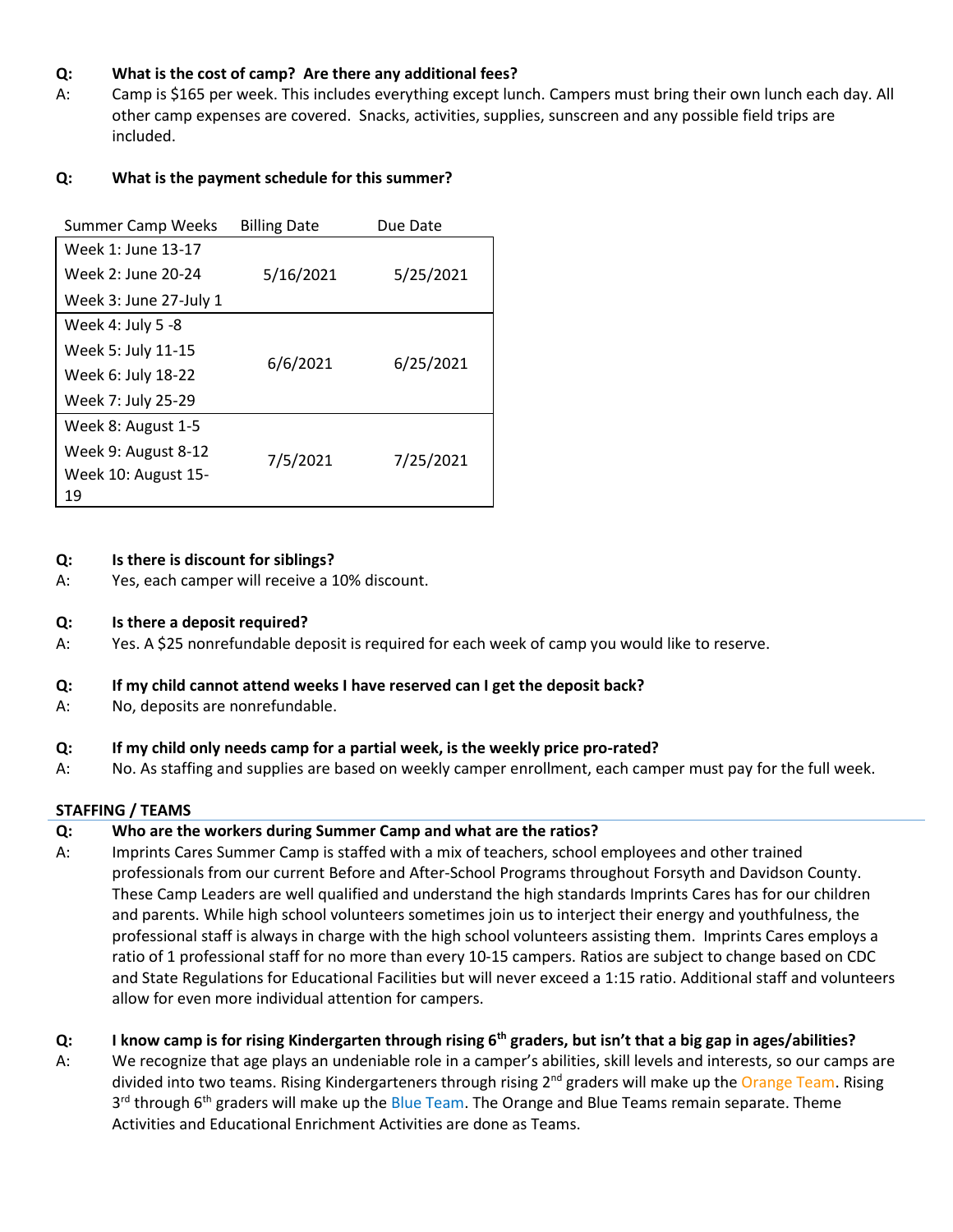#### **Q: How do I know what the schedule is for the week?**

A: Parents will be sent weekly calendars showing the days and times of all activities. Calendars will also be available at the sign in table at camp and on our website. (www.imprintscares.org/summercamp)

## **WHAT TO BRING & NOT BRING/ HOW TO DRESS**

#### **Q: What does my child need to bring to camp?**

A: Campers will need to provide their own lunch. We do not have access to a refrigerator or microwave, so avoid lunches that need to be kept cold or heated. Please do not use paper or plastic bags for lunches. Paper tends to rip open and plastic bags don't stay closed allowing lunches to spill out.

#### **Q: Does my child need to bring sunscreen?**

A: Yes, we ask that you provide the SPRAY type, if possible, to make it easier for staff to apply. Staff will label it with your child's name and keep it with your child's team. When the sunscreen is running low, a staff member will let you know that you will need to bring a replacement.

#### **What should campers NOT to bring to camp?**

Our summer schedule is packed, and our staff will keep the campers busy so there is no need to bring items from home. Here is a list of items not allowed at camp.

# **Q:**

A:

- Electronic Devices
	- o cell phones
	- o tablets
	- o gaming systems
	- o smart watches
- Games / Toys / Trading Cards / Fidget Spinners
- Money
- Sentimental/Valuable Items (jewelry or anything that might be lost or broken)

#### **Q: How does my child need to dress for camp?**

A: All campers need to dress cool and comfortable. Shorts and t-shirts are great, but no inappropriate logos or wording. On field trip days, we ask campers to wear their Imprints Cares Summer Camp t-shirts, which they will receive during their first day at camp.

#### **FOOT WEAR**

Campers should wear tennis shoes to camp every day. Camp is very active and flip flops and sandals are not appropriate. On water days, campers should bring water shoes, but still wear their tennis shoes.

#### **Q: Does my child get a camp t-shirt?**

A: Yes, every camper will receive one Imprints Cares Summer Camp shirt when they register for camp. They will get a shirt that corresponds with their team. Campers on the Orange Team will get an orange shirt, and campers on the Blue Team will get a blue shirt. On the reservation form is a section for parents to provide shirt size, so we get your camper the correct size.

#### **Q: When does my child get their camp t-shirt?**

A: Campers will receive their shirts the first day they come to camp. Not everyone comes to camp the first week, so if *your* first week is the third week of camp, you will get your camper's shirt then.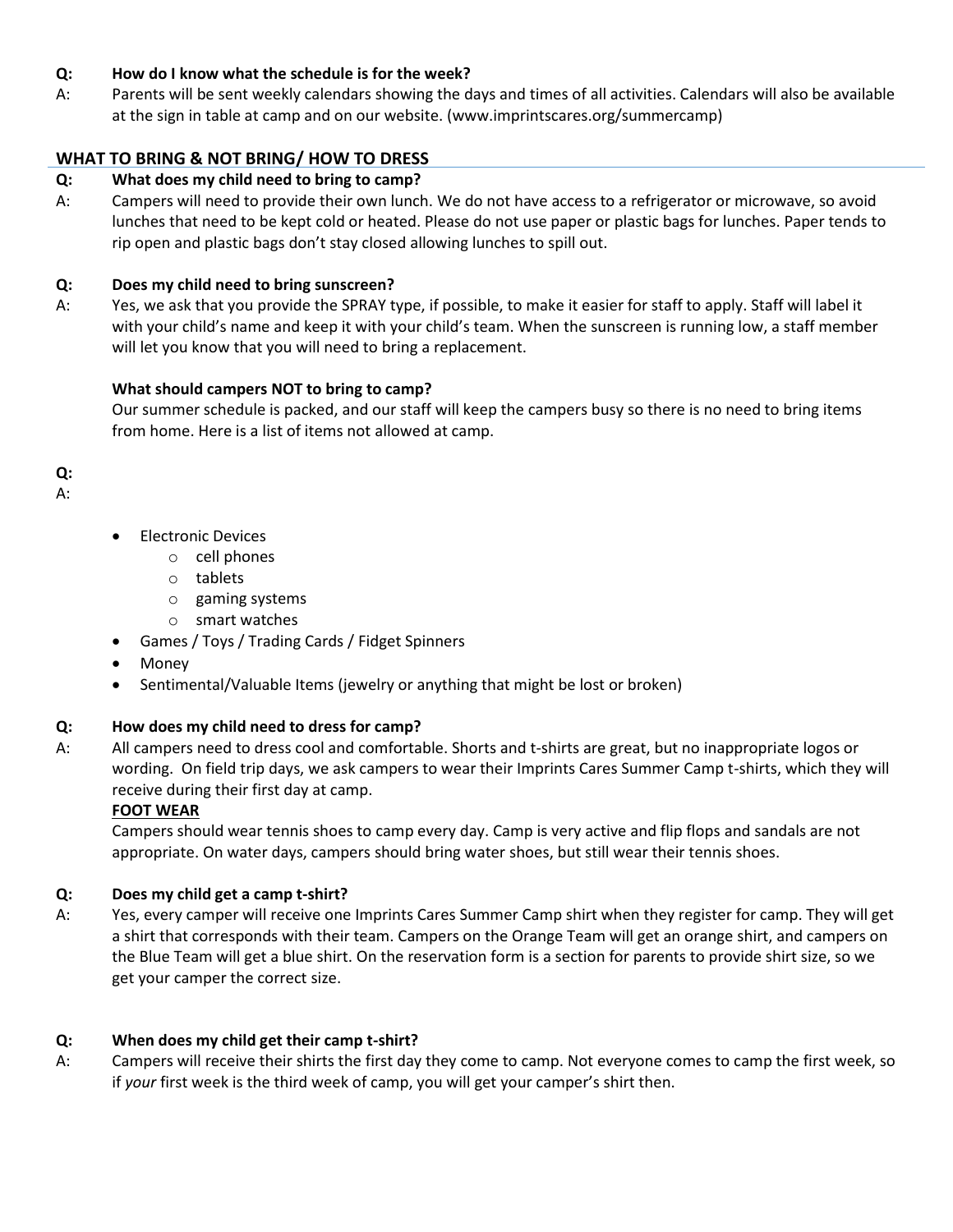#### **Q: Can I buy extra camp t-shirts?**

A: Yes! Extra camp shirts are \$10 each and can be ordered on the reservation form. This is the best way to ensure you get your extra shirts. If you wait until camp starts, quantity and size may be limited. We try to have all shirts ordered and in-stock the first day of camp. If available, you can purchase one anytime during camp.

#### **FIELD TRIPS**

#### Q: **How many field trips do the campers experience during the week?**

A: Generally, there will be 2-3 trips per week. Field trips are an integral part of Imprints Cares Summer Camp. Campers will go on two full-day trips. Field trips may be changed or cancelled due to the weather or our venders changing schedules. If this happens, parents will be notified of the change.

#### **Q: Are the field trips scheduled the same days every week?**

A: Each team will be scheduled to go on 2-3 trips every week. Here is the basic schedule for a full week.

|           | <b>Orange Team</b> | <b>Blue Team</b> |
|-----------|--------------------|------------------|
| Monday    |                    |                  |
| Tuesday   |                    | 9:00am-4:30pm    |
| Wednesday | 9:00am-4:30pm      |                  |
| Thursday  |                    | 9:00am-4:30pm    |
| Friday    | 9:30am-4:30pm      |                  |

We are not in the habit of cancelling field but please know that field trips are subject to change or be cancelled due to weather or unforeseen circumstances.

#### **Q: How are campers transported on field trips?**

A: Imprints Cares operates three full-size activity buses and three mini-buses. All vehicles are operated by fully licensed Imprints Cares staff.

#### **Q: How far away do you go on field trips?**

A: Most of our trips are within 45 minutes of camp. Occasionally, we travel farther for theme-specific activities, but generally within 1.5 hours of camp. A list of field trips can be found in our camp summary.

#### **Q: Do campers go swimming?**

A: Yes. The pool and water activities are a big part of summer. To swim, our campers go to Tanglewood Aquatic Center in Clemmons. There are many different areas for the campers to swim and play. There are also a lot of lifeguards to assist our staff in watching over our campers. Q: What if my child does not know how to swim? A: Campers who wish to swim in the main pool or use the lazy river or slides are tested by Tanglewood lifeguards and Imprints Cares staff. Campers with the appropriate swimming skills are given a colored arm band signifying to lifeguards and staff the pool areas which camper is qualified to use safely. COLORED ARM BANDS BLUE means a camper is a good swimmer and can go into all pools and water areas. YELLOW means the camper can swim, but struggles. They will be able to go to the Lazy River (approximately 3 feet deep) and its slides, the Shallow Fountain Pool and the Splash Pad. They will NOT be allowed to use the Main Pool, its slides or diving boards. RED means the camper cannot swim or doesn't feel comfortable in deeper water. These campers are contained in the Splash Pad area which has spraying fountains (but no standing water) and the Shallow Fountain Pool (which is only 12 inches deep and has a lot of fountains.) They will NOT be allowed into the areas of the Main Pool or Lazy River.